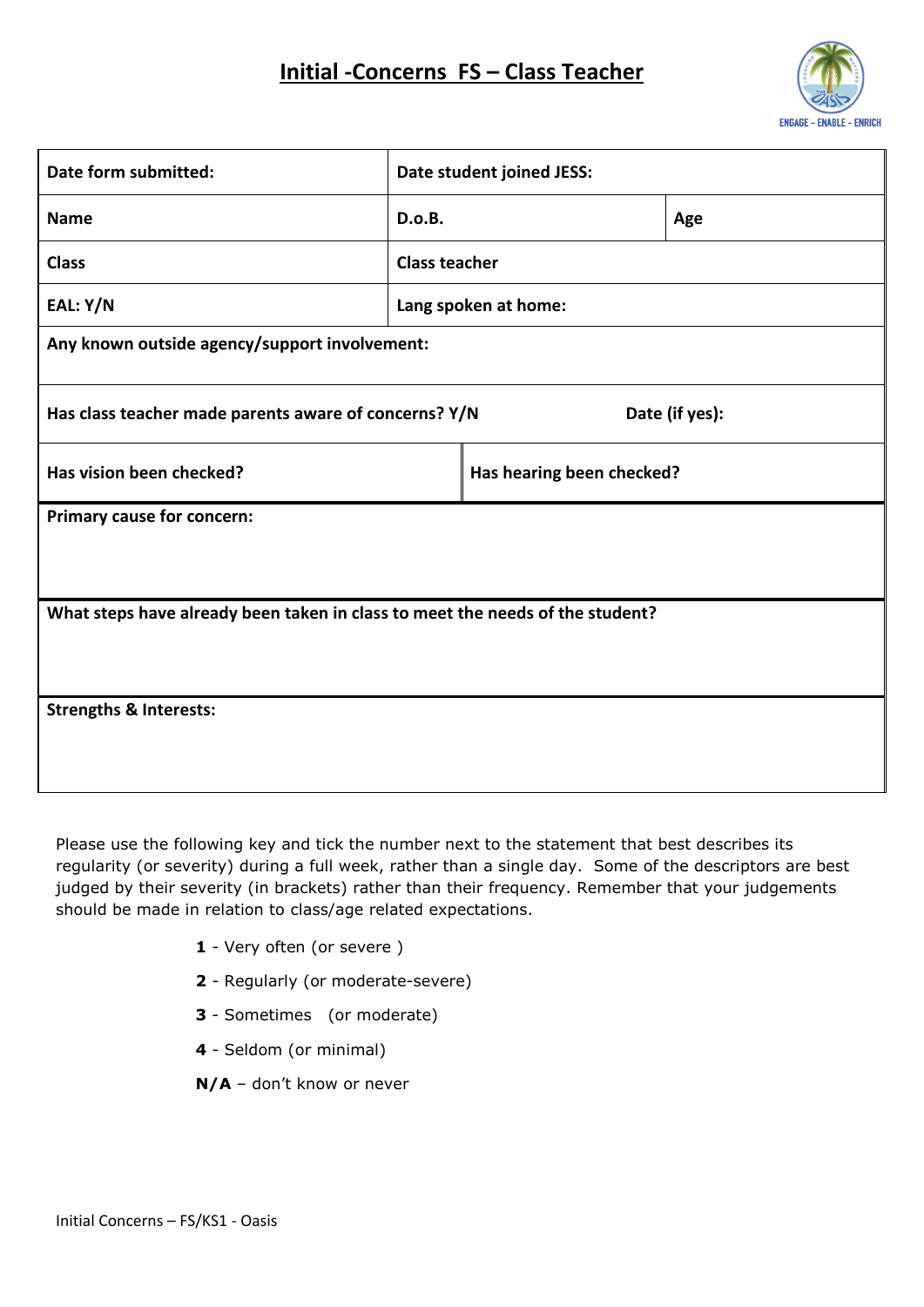# **Self Care and Self Management**

|                                                                         | 1 | 3 | 4 | N/A |
|-------------------------------------------------------------------------|---|---|---|-----|
| Difficulty unpacking/packing schoolbag                                  |   |   |   |     |
| Difficulty eating snack and lunch independently, and tidy up after self |   |   |   |     |
| Difficulty with taking shorts on and off when getting dressed           |   |   |   |     |
| Difficulty when putting shoes and socks on                              |   |   |   |     |
| Difficulty with washing and drying hands                                |   |   |   |     |
| Difficulty using toilet independently                                   |   |   |   |     |
| Difficulty with communicating personal needs to an adult                |   |   |   |     |
| <b>Additional Comment:</b>                                              |   |   |   |     |
|                                                                         |   |   |   |     |
|                                                                         |   |   |   |     |
|                                                                         |   |   |   |     |

# **Speech & Language**

| 1 | 2 | 3 | $\mathbf{a}$ | N/A |
|---|---|---|--------------|-----|
|   |   |   |              |     |
|   |   |   |              |     |
|   |   |   |              |     |
|   |   |   |              |     |
|   |   |   |              |     |
|   |   |   |              |     |
|   |   |   |              |     |
|   |   |   |              |     |
|   |   |   |              |     |
|   |   |   |              |     |
|   |   |   |              |     |
|   |   |   |              |     |
|   |   |   |              |     |
|   |   |   |              |     |
|   |   |   |              |     |
|   |   |   |              |     |

#### **General Processing**

|                                                    |  | з | 4 | N/A |
|----------------------------------------------------|--|---|---|-----|
| Poor organisational skills                         |  |   |   |     |
| Difficulty with following instructions             |  |   |   |     |
| Disorganised thinking /behaviour                   |  |   |   |     |
| Poor short term / long term memory                 |  |   |   |     |
| Difficulty processing instructions given (not EAL) |  |   |   |     |
| Difficulty with tasks requiring sequencing         |  |   |   |     |
| Appears disorientated                              |  |   |   |     |
| Appears unmotivated                                |  |   |   |     |
| <b>Additional Comment:</b>                         |  |   |   |     |
|                                                    |  |   |   |     |
|                                                    |  |   |   |     |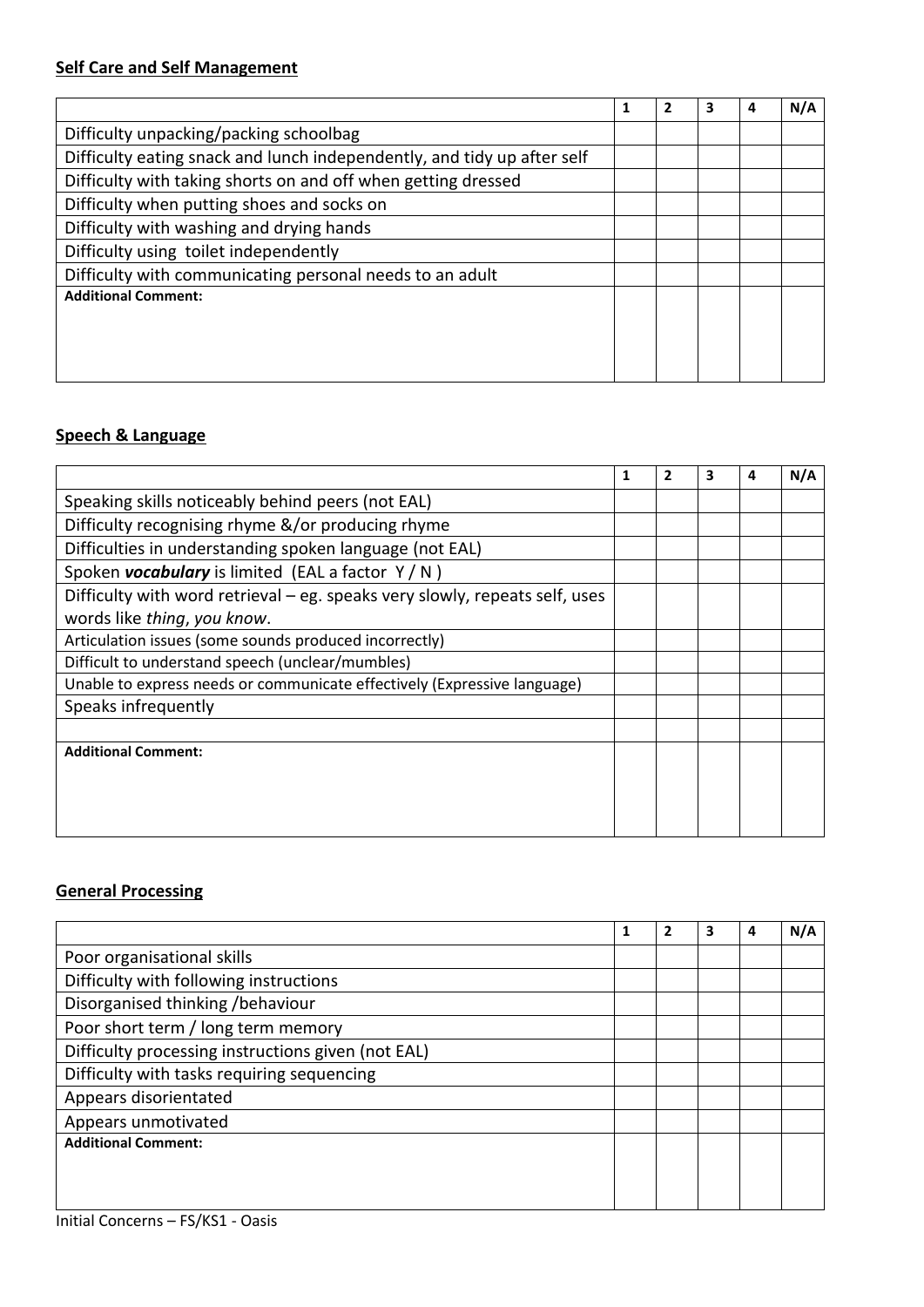#### **Fine and Gross Motor Skills**

| Hand used for writing: | Right | Left | Not established yet |
|------------------------|-------|------|---------------------|
|------------------------|-------|------|---------------------|

|                                                                           | 1 | $\mathbf{2}$ | 3 | 4 | N/A |
|---------------------------------------------------------------------------|---|--------------|---|---|-----|
| General physical awkwardness – walking, running, getting off the floor,   |   |              |   |   |     |
| table work                                                                |   |              |   |   |     |
| Reluctant to participate in PE activities, or active physical play in     |   |              |   |   |     |
| playground                                                                |   |              |   |   |     |
| Poor hand and eye co-ordination eg colouring, staying between/on          |   |              |   |   |     |
| lines, threading,                                                         |   |              |   |   |     |
| Poor short term / long term memory                                        |   |              |   |   |     |
| Poor fine motor skills eg cutting, holding pen/mark making, drawing       |   |              |   |   |     |
| recognisable images                                                       |   |              |   |   |     |
| Poor sitting position eg W/M sitting, slouching, leaning, lying, rolling, |   |              |   |   |     |
| constant moving                                                           |   |              |   |   |     |
| <b>Additional Comment:</b>                                                |   |              |   |   |     |
|                                                                           |   |              |   |   |     |
|                                                                           |   |              |   |   |     |
|                                                                           |   |              |   |   |     |

# **Sensory**

|                                                                             |  | 4 | N/A |
|-----------------------------------------------------------------------------|--|---|-----|
| Appears over excited or under motivated at times                            |  |   |     |
| Demonstrates self-stimulatory behaviours (e.g. flapping, spinning)          |  |   |     |
| Will avoid tactile experiences                                              |  |   |     |
| Will seek tactile experiences                                               |  |   |     |
| Dislikes noisy environments                                                 |  |   |     |
| Has specific food preferences                                               |  |   |     |
| Very distractible, has difficulty focusing or concentrating on any activity |  |   |     |
| <b>Additional Comment:</b>                                                  |  |   |     |
|                                                                             |  |   |     |
|                                                                             |  |   |     |
|                                                                             |  |   |     |

# **Social and Emotional Behaviour**

| Play is mainly:                             | solo | parallel (alongside)                                                 | co-operative (attempted) |   |              |   |   |     |
|---------------------------------------------|------|----------------------------------------------------------------------|--------------------------|---|--------------|---|---|-----|
|                                             |      |                                                                      |                          | 1 | $\mathbf{2}$ | 3 | 4 | N/A |
|                                             |      | Not following instructions - oppositional OR language?               |                          |   |              |   |   |     |
|                                             |      | Physical aggression - biting / pushing / hitting / kicking           |                          |   |              |   |   |     |
|                                             |      | Often focusses on or is pre-occupied with one topic or idea          |                          |   |              |   |   |     |
|                                             |      | Impulsive behaviour, lack of reflective thought prior to action      |                          |   |              |   |   |     |
| Difficulties coping with changes to routine |      |                                                                      |                          |   |              |   |   |     |
| Low tolerance - easily frustrated           |      |                                                                      |                          |   |              |   |   |     |
| led/withdrawn                               |      | Difficulties forming and maintaining relationships - dominant/easily |                          |   |              |   |   |     |
| Overly excitable during group play          |      |                                                                      |                          |   |              |   |   |     |
| Inappropriate display of affection          |      |                                                                      |                          |   |              |   |   |     |
|                                             |      |                                                                      |                          |   |              |   |   |     |

Initial Concerns – FS/KS1 - Oasis